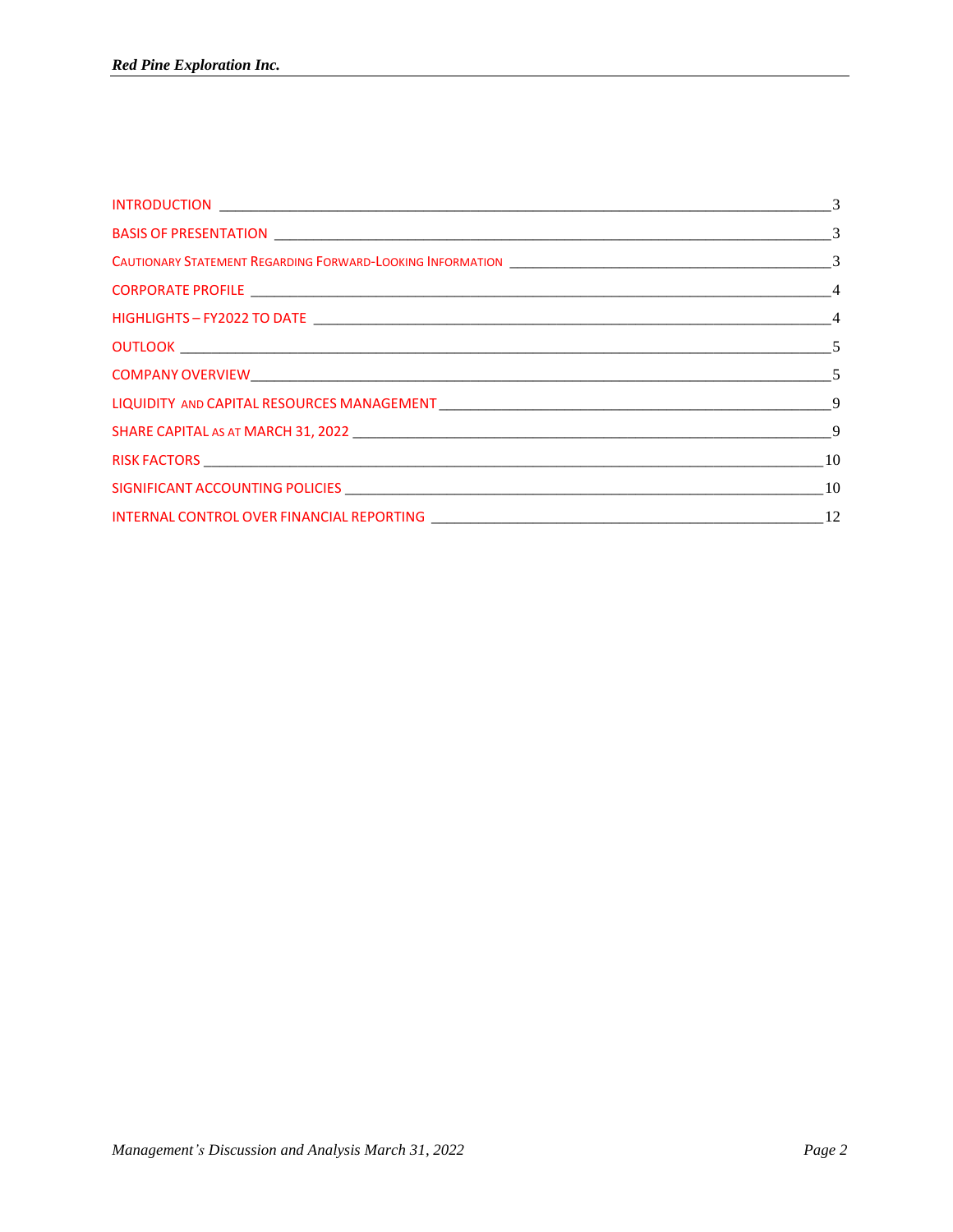## **Red Pine Exploration Inc. Management's Discussion and Analysis For the Three and Six Months Ended January 31, 2022**

### **INTRODUCTION**

The following management's discussion and analysis ("MD&A") is intended to help the reader understand the Red Pine Exploration Inc.'s (the "Company", "we" or "our"), operations, financial performance and present and future business environment. This MD&A should be read in conjunction with the Company's condensed interim consolidated financial statements and notes thereto as at and for the three and six months ended January 31, 2022 (the "**Financial Statements**").

#### **BASIS OF PRESENTATION**

This MD&A and the Financial Statements have been prepared in Canadian dollars ("CAD" or "\$"), unless otherwise indicated, and in accordance with International Financial Reporting Standards ("IFRS"). For the purposes of preparing our MD&A, we consider the materiality of information. We evaluate materiality with reference to all relevant circumstances, including potential market sensitivity. Information is considered material if: (i) it would significantly alter the total mix of information available to investors; or (ii) there is a substantial likelihood that a reasonable investor would consider it important in making an investment decision; or (iii) such information results in, or would reasonably be expected to result in, a significant change in the market price or value of our shares.

This MD&A of financial results is dated March 31, 2022 and should be read in conjunction with the Financial Statements. This MD&A and the accompanying Financial Statements have been approved by the Company's Board of Directors.

#### **CAUTIONARY STATEMENT REGARDING FORWARD-LOOKING INFORMATION**

Certain statements contained in this document constitute "forward-looking information". When used in this document, the words "may", "would", "could", "will", "intend", "plan", "propose", "anticipate", "believe", used by any of the Company's management, are intended to identify forward-looking information. Such statements reflect the Company's forecasts, estimates and expectations, as they relate to the Company's current views based on their experience and expertise with respect to future events and are subject to certain risks, uncertainties and assumptions. Many factors could cause the Company's actual results, performance or achievements to be materially different from any future results, performance or achievements that may be expressed or implied by such forward-looking statements.

Given these risks and uncertainties, readers are cautioned not to place undue reliance on such forward- looking statements. The Company does not intend, and does not assume any obligation, to update any such factors or to publicly announce the result of any revisions to any of the forward-looking statements contained herein to reflect future results, events or developments unless required by law.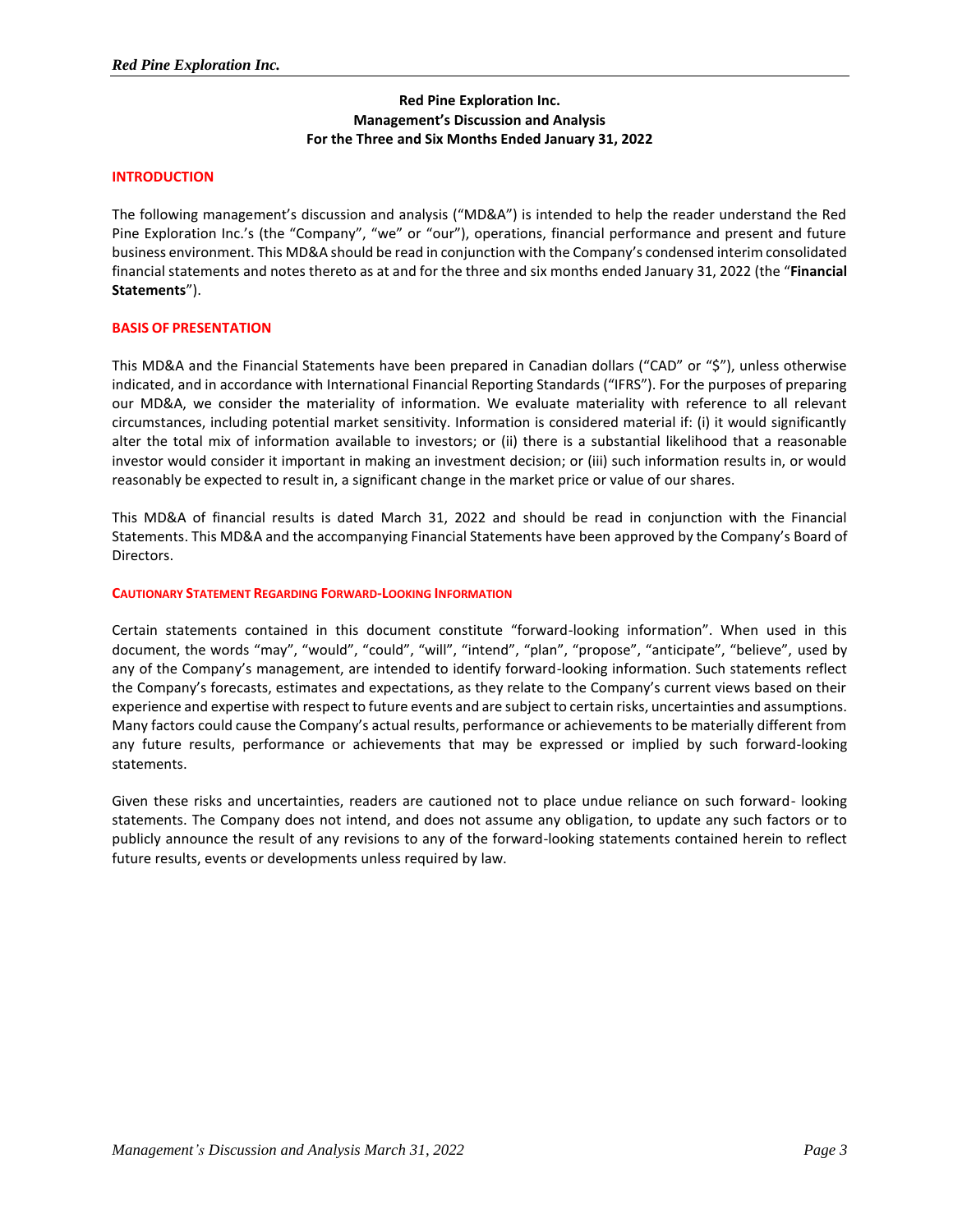## **CORPORATE PROFILE**

### **HIGHLIGHTS – FY2022 TO DATE**

### • **Wawa Gold Project activities**:

## - **Update on its 2022 Phase 1 Drilling Campaign**

- During January and February 2022, the program completed over 7,680 meters of drilling, or approximately 30% of the 25,000 meters planned from January through the summer of 2022.
- **•** Drilling has been focused on resource expansion targets in the Surluga North and South area and has commenced drilling on the Darwin-Grace target, its first blue sky target within the defined program.
- Visual gold has been identified in 6 of the 12 holes (assays pending) completed at the Surluga North, South and in 3 holes in the Darwin-Grace targets.
- In early March 2022, the Company had 1,203 assays pending at the lab, representing 32 holes which have either not been previously released or have been partially released. Assays from the Phase 1 program are expected to be received this month and continue thereafter on a regular basis. "

## - **Discovery of high-grade gold mineralization**

- in Jubilee Shear Zone & newly identified Sadowski Gold Zone (reported Aug.12, 2021).
- in Minto Vein 30 metres down-dip of the current boundary of the Minto Mine Deposit inferred resource (reported September 2, 2021)

## - **Significant gold intersection**

- **The Surluga South discovery is now extending more than 500 metres down-dip from the boundary of** the deposit (reported, November 8, 2021)
- **Sale of the Algoma-Talisman Property**
	- Received \$1,050,000 from Newton Gold Corp. (\$550,000 in August 2021 and \$500,000 in October 2021).
	- In addition, Newton will grant a net smelter royalty of 1.5% (the "Royalty") from mineral production on the Property to Red Pine, which can be repurchased by Newton for \$500,000.

## • **Financing Gross Proceeds \$12,699,812:**

- **Bought Deal \$8,400,405** On November 18, 2021, the Company closed a private placement (the consisting of 12,923,700 flow-through shares of the Company (the "FT Shares, at a price of C\$0.65 per FT Share, such FT Shares qualifying as "flow-through shares" (within the meaning of subsection 66(15) of the Income Tax Act (Canada)), for aggregate gross proceeds of C\$8,400,405. All qualifying Canadian exploration expenditures ('CEE') were renounced in favour of the subscribers of the FT Shares effective December 31, 2021.
- **Warrants Exercised \$4,299,812** 8,599,623 warrants were exercised in November and December 2021, resulting in 8,599,623 common shares issued at \$0.50/share for gross proceeds of \$4,299,812. The number of warrants exercised represents 86.5% of the warrants otherwise expiring on December 31, 2021 demonstrating strong support from the Company's shareholders, including Alamos Gold Inc. which exercised 5,299,525 warrants for \$2,649,762.

## • **Environmental, Social Governance ('ESG') Report**

- The Company completed its inaugural 2021 ESG Report and it can be found at [https://www.redpineexp.com/reports.](https://www.redpineexp.com/reports)
- Red Pine's FY2021 ESG Report highlights significant progress achieved by the Company during the past year and future benchmarks, including:
	- Red Pine is currently involved in Surface Water Monitoring in the Parkhill and Grace-Darwin areas of the property for any run-off that may enter Trout Creek or eventually into the Michipicoten River System.
	- Red Pine has a mutually agreed upon consultation process to identify adverse impacts to Aboriginal and treaty rights and engage with respect to accommodation, and to establish a mutually beneficial, positive, and productive relationship.
	- **■** The Company's objective is to develop a mutually beneficial and respectful relationship with local communities within the direct area of interest of the mineral concessions in Wawa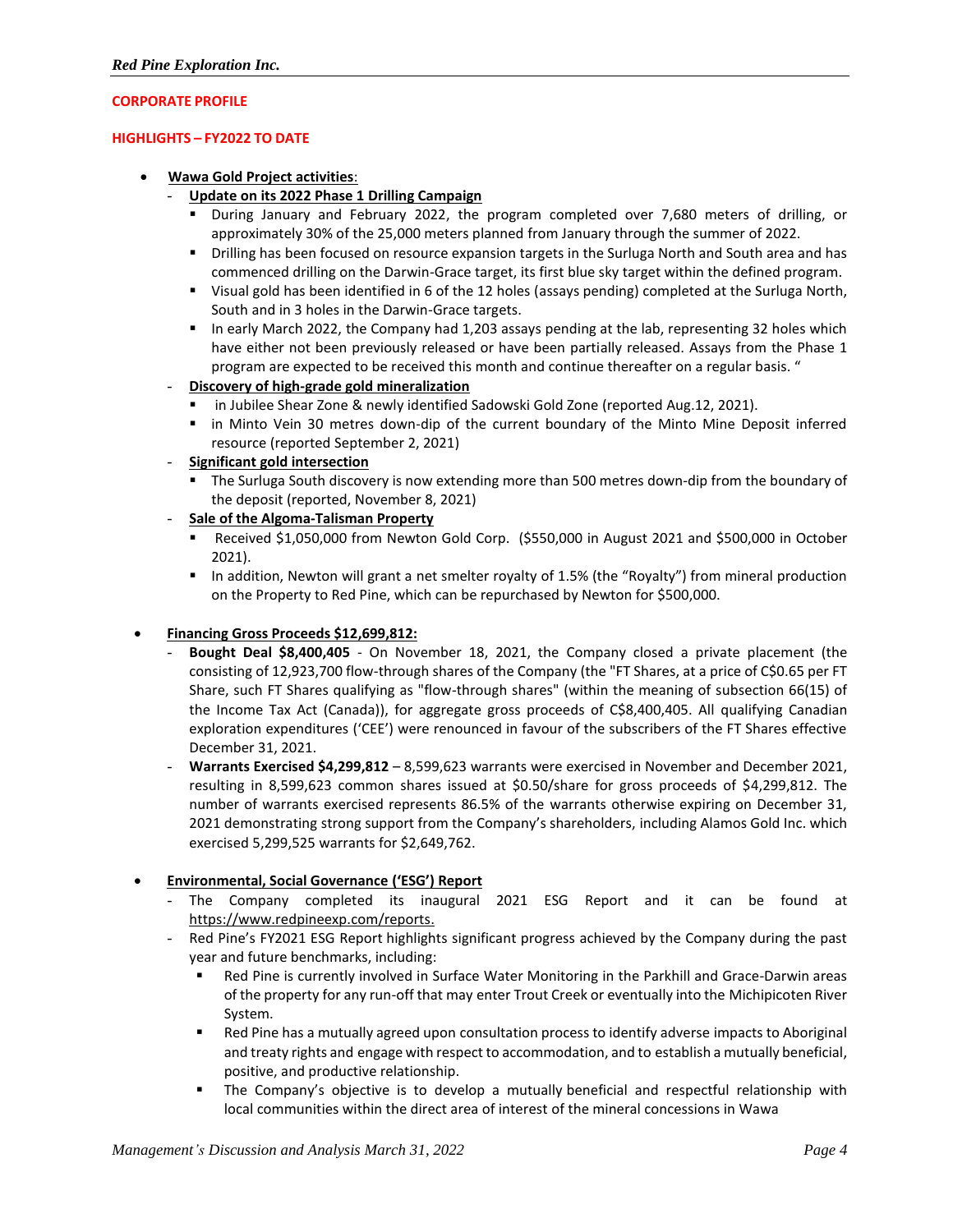▪ Red Pine is currently in the process of completing a Mine Closure Plan ("Plan"). Under this Plan, the Company is in the monitoring stage of vegetation and lake biodiversity. The current Wawa Gold Project is a brownfield site with 8 historic gold mines on the property dating back to the late 1800's.

# **OUTLOOK**

# • **Phase I Drilling Campaign**

- The Company's primary focus is to complete its 25,000 metre drilling campaign during the summer of 2022 and to continue its other exploration and evaluation activities to grow the resource potential of the Wawa Gold Project.
- Plans for the fiscal year 2022 include optimizing the drilling program execution; increasing productivity; expanding the team of geologists and core technicians; increasing the number of drillers onsite; and enhancing contract performance analysis and execution.
- Drilling targets include "greenfield" exploration in the Darwin-Grace area to continue testing the hypothesis that gold mined in the lower levels of the Darwin-Grace mine could extend closer to surface.

## • **Company Growth and Funding**

- The \$12.7 million in gross proceeds of the November 2021 financing and the recent exercise of warrants, provide the financial resources to support the continued drilling program in 2022 and suggests positive capital markets support for the Company.
- Hybrid Financial Ltd. has been engaged to heighten market and brand awareness for Red Pine and to broaden the Company's reach within the investment community.
- Haywood Securities Inc. has been engaged for its market-making service to aid in maintaining an orderly trading market for the common shares of the company.
- Effective November 22, 2021, the Company's common shares began trading on the OTCQB Marketplace, a U.S. trading platform operated by impact of the OTC Markets Group Inc. The Company's OTC stock symbol remains as "RDEXF" following the up-listing from the OTC Pink Sheets.
- The Company continues to monitor its capital resources and market conditions to determine the most appropriate funding mechanism and timing available. The success of these efforts will determine the size of the program the Company will be able to commit to after the Phase 1 2022 program is completed.

## **Qualified Person**

Quentin Yarie, P.Geo, the Company's President and Chief Executive Officer is the Qualified Person, as defined by NI 43-101, who has reviewed and approved the technical information disclosed in this MD&A.

## **COMPANY OVERVIEW**

Red Pine was founded in 1936 under the laws of Ontario, Canada for the acquisition, exploration, and development of mining properties. The Company's head office and primary location of its registered records is 145 Wellington Street West, Suite 1001, Toronto, Ontario, M5J 1H8.

The Company's common shares are listed for trading on the TSX Venture Exchange ("TSXV") under the symbol "RPX" and on the OTCQB Marketplace under the symbol "RDEXF".

Red Pine is a Canadian junior precious metal exploration company engaged in the acquisition, exploration, and development of mineral properties with a particular focus on gold exploration projects located in northern Ontario. The Company's flagship asset is the Wawa Gold Project. (See Wawa Gold Project)

The Company's mineral properties are currently in the exploration stage, and we do not operate any mines. We have not generated operating revenues and are unlikely to pay dividends in the immediate future. Our continued operations are dependent upon the ability of the Company to obtain financing for the continued exploration of our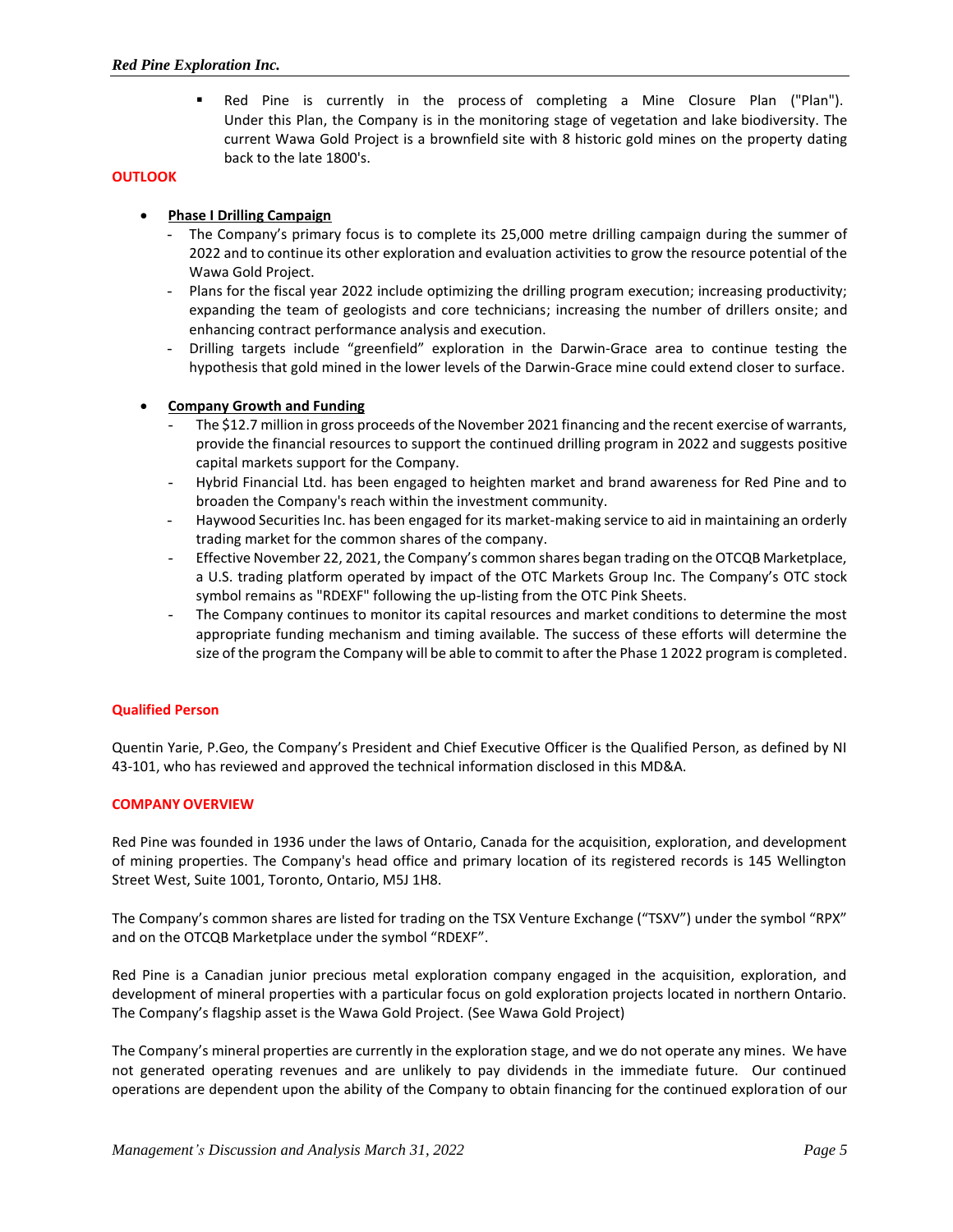mineral properties. We have not yet determined through a feasibility study whether the Wawa Gold Project, or any other mineral property, contains mineralization that is economically recoverable.

## Overview of Projects

## **Wawa Gold Project**

This property, comprised of over 6,800 hectares, hosts several former smaller scale mining operations with a combined historic production of 419,560 tonnes with a recovered 120,093 oz of gold at an average head grade of 9.04g/ $t^1$  is located approximately 2 kilometres east of the Town of Wawa in northern Ontario.

The property hosts two NI 43-101 compliant resources<sup>2</sup>, Surluga and Minto South, with an indicated gold resource of 230,000 gold ounces grading 5.47 g/t and an inferred resource of 471,000 gold ounces grading 5.39 g/t and presently forms the primary focus of the Company's exploration programs.

On March 30, 2021, Red Pine Exploration Inc., completed a consolidation of the Wawa Gold Project through a definitive securities purchase agreement with the holders of the partnership interests in Citabar Limited Partnership. As a result, Red Pine acquired the 36.69% interest that it did not own, and now holds a 100% ownership interest in the Wawa Gold Project.

Red Pine satisfied the purchase price of the partnership interest of \$12.6 million through the payment of \$11.3 million in cash, the granting of a 2% net smelter return royalty (the "NSR") valued at \$160,000 and the set-off of a \$1.1 million payable to Red Pine by the vendors 1.5% of the 2% NSR is subject to a buyback for a total cost of \$1.75 million.

On June 8, 2021 the Company completed the property purchase agreement to acquire 100% interest in the "War Eagle" mining claims located within the perimeter of the Company's Wawa Gold Project claims. Red Pine purchased all the rights, titles and interests in and to the mineral claims for \$240,000 in cash and the issuance of 83,333 common shares at closing.

## **Other Properties**

The Company holds claims in various other properties which have not been the focus of the Company's exploration programs in recent years including the 100% interest in the Cayenne property in Genoa Township 110 kilometers southwest of Timmins, Ontario, the 100% interest in the Mortimer Property in the Dore Township approximately 110 km southwest of Timmins, Ontario, the 100% interest in the Fern Elizabeth Property located approximately 10 km northwest of Atikokan, Ontario and the 100% interest in the Rand Garrison property located approximately 46 kilometers west of Matheson and 50 kilometers north of Kirkland Lake.

The Company also holds a 1.5% Net Smelter Return on approximately 75 square kilometers of claims 20 km east of the Newmont Borden Gold mine near Chapleau, Ontario.

#### **Exploration Program**

The update on the Phase 1 2022 Drilling Campaign of approximately 25,000 metres to be drilled is included in the 'Highlights' section above.

As part of its on-going 2021/2022 exploration drilling program, Red Pine is testing the northern and southern depth extensions of the Surluga Deposit and the Minto Mine South Deposit. Drill rigs have been active at the northern and southern ends of the Surluga Deposit. Drilling in the southern end is able to concurrently test the possible extension

 $1$  This information is historical in nature and has not been verified by the Company

<sup>&</sup>lt;sup>2</sup> National Instrument 43-101 Technical Report for the Wawa Gold Project, Steven Haggarty, P.Eng Haggarty Technical Services Corp., effective August 18, 2021. The report is available on www.SEDAR.com under Red Pine's profile.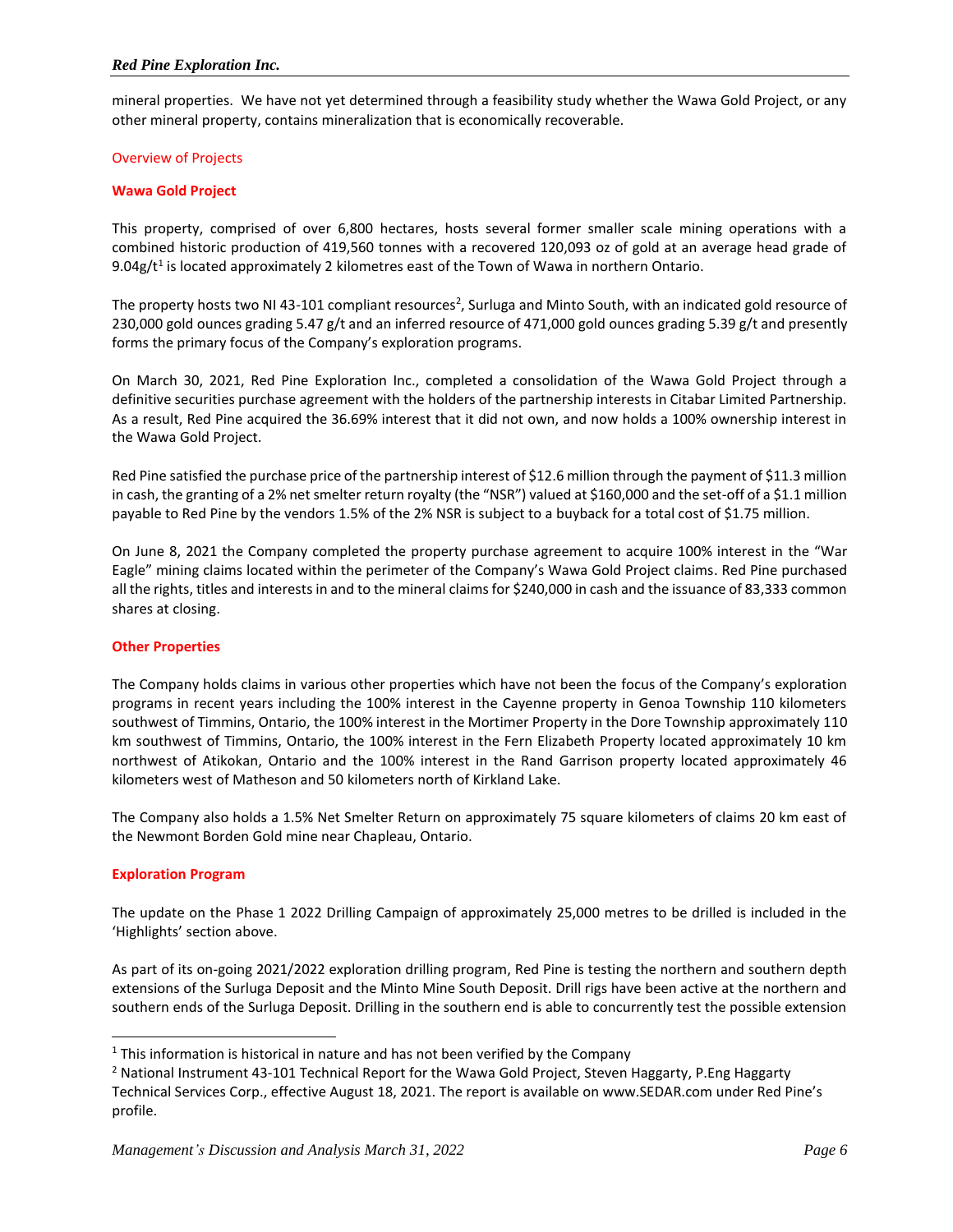of the Minto Mine South Deposit, the newly discovered Sadowski Gold Zone and the down plunge trend of the Surluga Deposit hosted in the Jubilee Shear.

Drilling at the southern end of the Surluga Deposit also resulted in the discovery of the down-dip extension of the Minto Vein in the Minto Mine Shear Zone in hole SD-21-297A, and the discovery of significant mineralization in the Minto Vein in hole SD-21-298A. Additional drilling is necessary to define the size and extent of this new zone of highgrade gold mineralization in the Minto Vein. Hole SD-21-300 continues to expand the mineralized footprints of the newly discovered Sadowski Gold Zone, a newly discovered near-surface network of quartz veins hosting zones of highgrade mineralization.

At the northern end of the Surluga Deposit, drilling indicated that the Jubilee Shear Zone extends down-dip of the current limit of the inferred resource, and that zones of higher-grade gold mineralization could exist in the unexplored down-dip extension of the structure. In addition, in hole SD-21-299, a network of gold mineralized quartz veins was discovered above the Jubilee Shear Zone.

# **SELECTED FINANCIAL INFORMATION AND RESULTS OF OPERATIONS**

The Company, in accordance with TSXV policy 2.4, is a Tier 2 mining issuer. Accordingly, the Company has not recorded any revenues, and depends upon share issuances to fund its exploration and evaluation expenditures and administrative expenses.

During the three and six months ended January 31, 2022 the Company continued the process to advance its exploration and evaluation of its Wawa Gold Project. A summary of significant activities since July 31,2021, including the beginning of the drill campaign underway in 2022, is included above in the 'Highlights' section.

The following table provides select financial information that should be read in conjunction with the Financial Statements and the audited financial statements for the years ended July 31, 2021 and July 31, 2020. The table includes the impact of the change in accounting policy as described in the 'Significant Accounting Policies' section below.

| <b>For Quarters ended:</b>                     | 31-Jan-2022<br>\$ | 31-Oct-2021<br>Ş | 31-Jul-2021<br>\$ | 30-Apr-2021<br>Ş |
|------------------------------------------------|-------------------|------------------|-------------------|------------------|
| <b>Results of Operations:</b>                  |                   |                  |                   |                  |
| <b>Exploration expenditures</b>                | 2,595,754         | 1,704,717        | 1,983,531         | 104,665          |
| Exploration property (sale) and<br>acquisition |                   | (1,050,000)      |                   | 12,424,315       |
| Loss and comprehensive loss                    | (2,884,544)       | (787,194)        | (2,357,457)       | (12,894,682)     |
| Basic and diluted loss per share               | (0.02)            | (0.01)           | (0.02)            | (0.20)           |
| <b>Financial Position - Select Items:</b>      |                   |                  |                   |                  |
| Cash and cash equivalents                      | 10,155,019        | 1,347,713        | 2,167,354         | 4,921,710        |
| Working capital (deficit) <sup>(1)</sup>       | 8,976,478         | 1,691,858        | 2,327,043         | 4,373,154        |
| Total assets                                   | 12,463,579        | 3,455,477        | 4,276,756         | 6,635,265        |
| Total non-current liabilities                  | 58,310            | 84,543           | 111,532           | 152,795          |
| Shareholders' equity                           | 9,832,474         | 2,186,210        | 2,828,348         | 4,373,155        |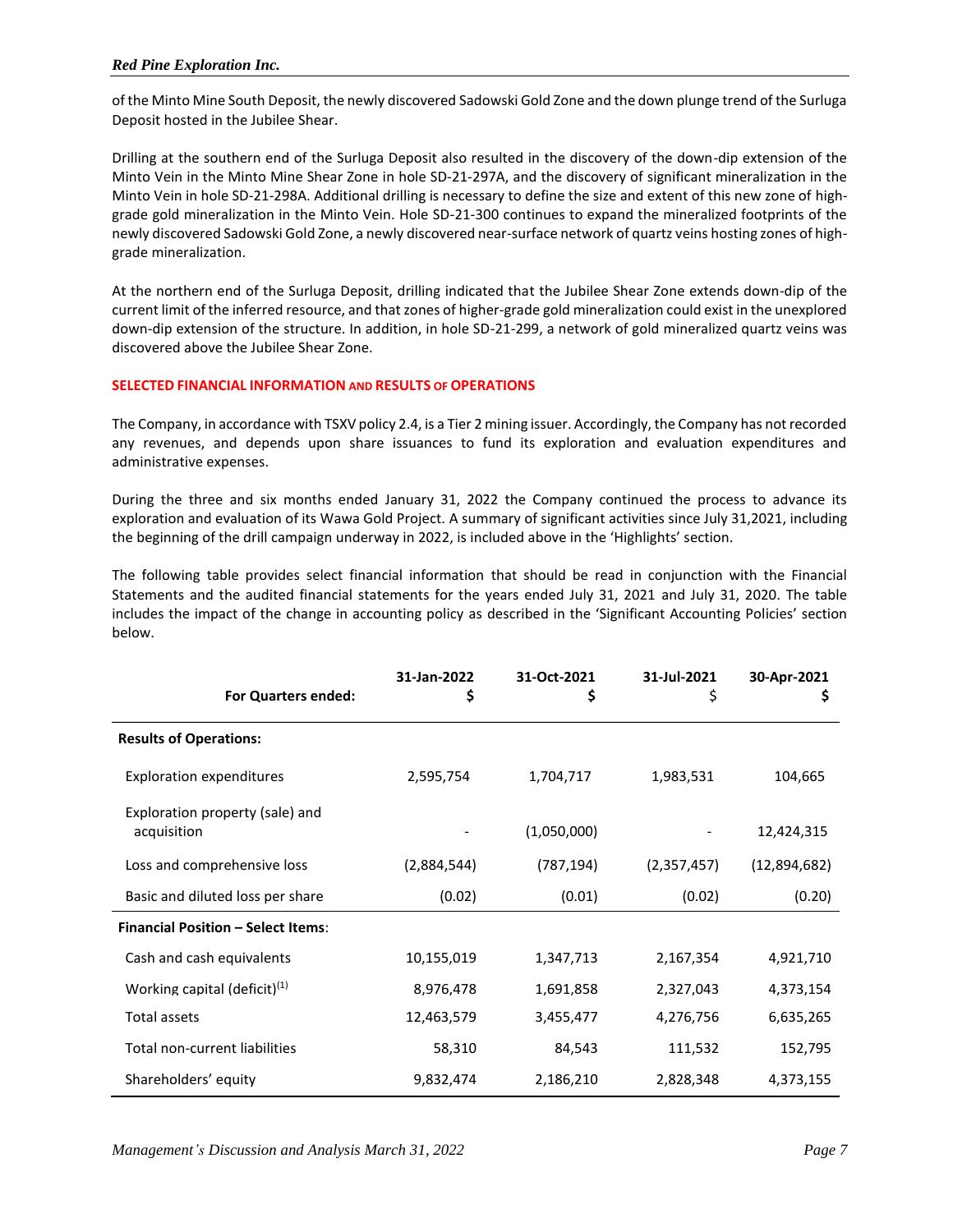| <b>For Quarters ended:</b>                | 31-Jan-2021<br>\$ | 31-Oct-2020<br>\$ | 31-Jul-2020<br>\$ | 30-Apr-2020<br>Ş |
|-------------------------------------------|-------------------|-------------------|-------------------|------------------|
| <b>Results of Operations:</b>             |                   |                   |                   |                  |
| <b>Exploration expenditures</b>           | 181,221           | 384,833           | 771,587           | 732,747          |
| Loss and comprehensive loss               | (384,159)         | (505, 145)        | (992,868)         | (850,207)        |
| Basic and diluted loss per share          | (0.01)            |                   |                   |                  |
| <b>Financial Position - Select Items:</b> |                   |                   |                   |                  |
| Cash and cash equivalents                 | 137,335           | 310,378           | 647,920           | 1,426,301        |
| Working capital (deficit) $(1)$           | (287, 723)        | 82,181            | 604,550           | 1,555,950        |
| Total assets                              | 591,782           | 877,023           | 1,507,964         | 2,449,809        |
| Total non-current liabilities             | 175,100           | 184,874           | 226,127           | 286,261          |
| Shareholders' equity                      | (135, 247)        | 248,911           | 754,056           | 1,746,925        |

*(1) Working capital is a non-GAAP measure equal to current assets less current liabilities.*

The Company's exploration expenditures increase in the six months ended January 31, 2022 to \$4,300,471 compared to the six months ended January 31, 2021 of \$566,054 is attributed to the financing activities in 2021, which allowed the Company to fund an expanded drilling campaign. A new 2022 Phase 1 drilling campaign of up to 25,000 metres was initiated in January 2022.

In August 2021, the Company completed its Algoma-Talisman property sale for \$1,050,000 in cash and the grant of a net smelter royalty of 1.5% (the "Royalty"). The Royalty may be repurchased by the properties buyer for \$500,000.

In March 2021, the Company consolidated 100% ownership of the Wawa Gold Project through the acquisition of Citibar Limited Partnership's interest for a gross cost of \$12,424,315.

The following table summarizes the cumulative exploration and evaluation expenditures the Company has incurred on its mineral properties. The Wawa Gold property expenditures includes all amounts incurred prior to any prorated recovery from the previous joint-venture partner.

|                                 | Wawa Gold<br>Property | Cayenne<br><b>Property</b> | <b>Other</b><br><b>Properties</b> | <b>Total</b><br><b>Properties</b> |
|---------------------------------|-----------------------|----------------------------|-----------------------------------|-----------------------------------|
| Balance, July 31 2020           | 43,463,786            | 6,137,686                  | 8,482,174                         | 58,083,646                        |
| Property acquisition costs      | 12,424,315            |                            |                                   | 12,424,315                        |
| <b>Exploration expenditures</b> | 2,654,250             |                            |                                   | 2,654,250                         |
| <b>Balance, July 31, 2021</b>   | 58,542,351            | 6,137,686                  | 8,482,174                         | 73,162,211                        |
| Property acquisition costs      |                       |                            |                                   |                                   |
| Property sale                   |                       |                            | (1,050,000)                       | (1,050,000)                       |
| Exploration expenditures        | 4,300,471             |                            |                                   | 4,300,471                         |
| Balance, January 31, 2022       | 62,842,822            | 6,137,686                  | 7,755,507                         | 76,412,682                        |

The following table summarizes the exploration expenditures: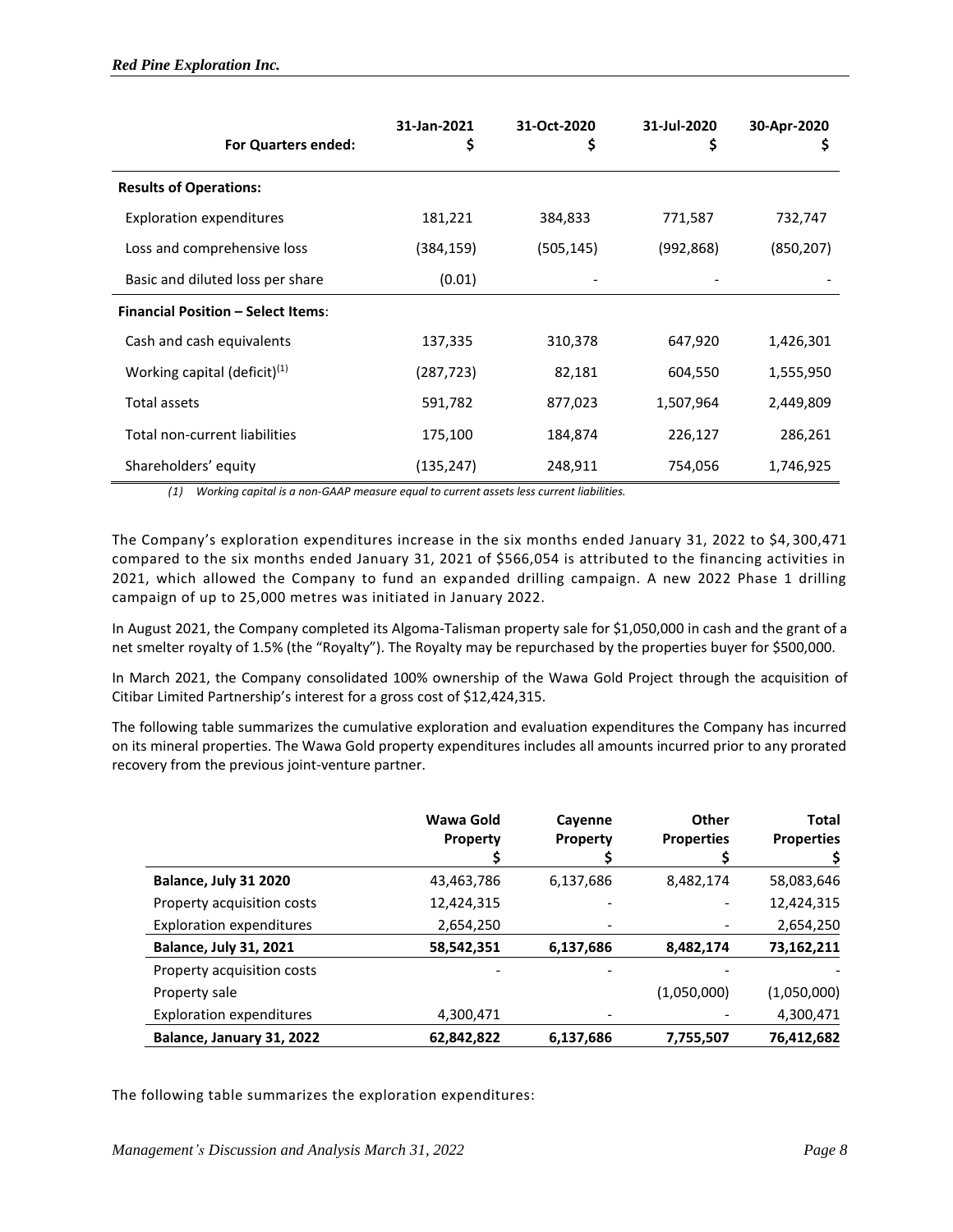| <b>Exploration expenditures</b>         | <b>Three Months Ended</b><br><b>January 31, 2022</b> | <b>Six Months Ended</b><br><b>January 31, 2022</b> | <b>Year Ended</b><br>July 31, 2021 |
|-----------------------------------------|------------------------------------------------------|----------------------------------------------------|------------------------------------|
| Camp costs                              | 151,790                                              | 278,237                                            | 447,074                            |
| Closure costs, including asset          |                                                      |                                                    | 335,645                            |
| Compensation                            | 440.064                                              | 774,716                                            | 558,786                            |
| Drilling, assays and analysis           | 1,649,225                                            | 2,585,394                                          | 821,685                            |
| Equipment costs                         | 258,734                                              | 455,733                                            | 213,503                            |
| Land management                         | 95,942                                               | 206,392                                            | 277,584                            |
| Exploration Expenditures <sup>(a)</sup> | 2,595,754                                            | 4,300,471                                          | 2,654,250                          |

▪ *Excludes property acquisitions and sales*

## **LIQUIDITY AND CAPITAL RESOURCES MANAGEMENT**

The Company manages capital through its financial and operational forecasting processes. The Company's capital management objectives, policies and processes remained unchanged from the year ended July 31, 2021.

As at January 31, 2022, the Company had cash of \$10,155,019 (July 31, 2021: \$2,167,354)) and for the six months ended January 31, 2022 had net cash used in operating activities of \$3,598,787 (six months ended January 31, 2021: \$455,376).

During the six months ended January 31, 2022, cash used in operating activities of \$3,598,787 primarily related to gross exploration expenditures of \$4,300,471, which were partially offset by \$1,050,000 cash proceeds from the sale of the Talisman-Algoma property in August 2021.

On November 18, 2021, the Company closed a private placement (the consisting of 12,923,700 flow-through shares of the Company (the "FT Shares, at a price of C\$0.65 per FT Share, such FT Shares qualifying as "flow-through shares" (within the meaning of subsection 66(15) of the Income Tax Act (Canada)), for aggregate gross proceeds of C\$8,400,405. All qualifying Canadian exploration expenditures ('CEE') were renounced in favour of the subscribers of the FT Shares effective December 31, 2021.

During November and December, 2021, 8,599,623 warrants were exercised, resulting in 8,599,623 common shares issued at \$0.50/share for gross proceeds of \$4,299,812. The number of warrants exercised represents 86.5% of the warrants otherwise expiring on December 31, 2021 demonstrating strong support from the Company's shareholders, including the Alamos Gold Inc. exercise of 5,299,525 warrants for \$2,649,762.

## **SHARE CAPITAL AS AT MARCH 31, 2022**

The Company's issued and outstanding shares increased from July 31, 2021 as a result of the financing completed on November 18, 2021 and the exercise of warrants expiring December 31, 2021. The issued and outstanding common shares status is summarized below:

| Issued and outstanding as at | July 31, 2021        | 95,919,397  | common shares |
|------------------------------|----------------------|-------------|---------------|
| Financing closed             | November 18, 2021    | 12,923,700  | common shares |
| Warrants exercised by        | December 31, 2021    | 8,559,623   | common shares |
| Issued and outstanding as at | January 31, 2022 and |             |               |
|                              | March 31, 2022       | 117,442,720 | common shares |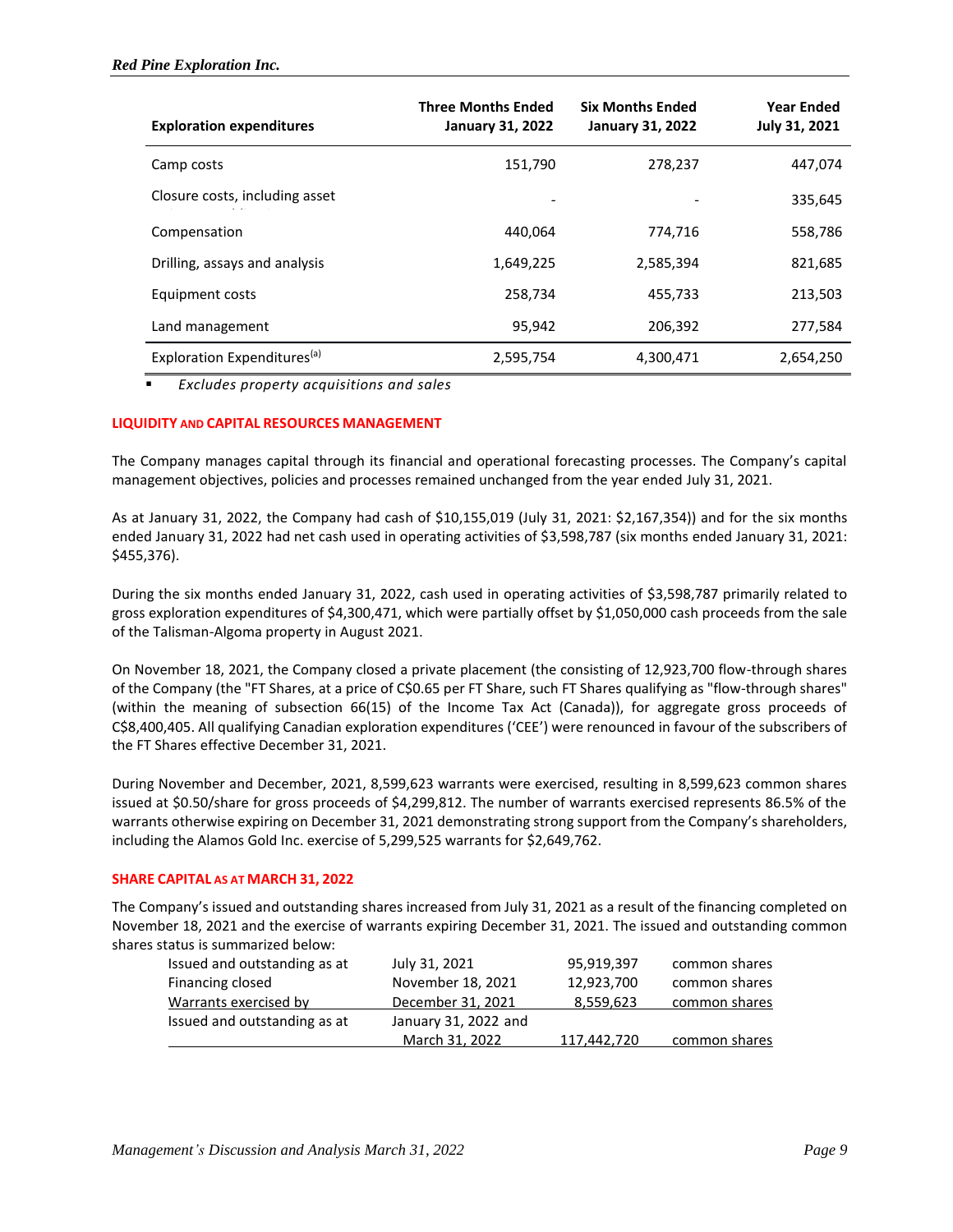#### **MARKET TRENDS**

The Company's future financial performance is dependent on many external factors including the markets for precious metals. The markets for these commodities are volatile and difficult to predict as they are impacted by many factors including international political, social and economic conditions and the COVID-19 pandemic. These conditions, combined with volatility in the capital markets, could materially affect the future financial performance of the Company.

#### **OFF-BALANCE SHEET ARRANGEMENTS AND CONTRACTUAL OBLIGATIONS**

The Company does not have any off-balance sheet arrangements, including any arrangements that would affect the liquidity, capital resources, market and credit risk support or other benefits.

#### **RISK FACTORS**

The Company's principal activity of mineral exploration and development is considered to be very high risk and the mining industry in general is intensely competitive in all its phases. Companies involved in this industry are subject to many and varied types of risks, including but not limited to, environmental, commodity prices, political and economic. Additional capital will be required to fund continuing operations and advance the exploration and development activities at the Wawa Gold Project and for other prospective properties.

The Company's risk factors are consistent with those disclosed and referred to in the Company's consolidated financial statements and MD&A for the year ended July 31, 2021 and filed on SEDAR a[t www.sedar.com.](http://www.sedar.com/)

The Company has not entered into any specialized financial arrangements to minimize its investment risk, currency risk or commodity risk.

There have been no changes in the risk management or in any of the risk management policies and risk factors since the October 19, 2021 date of the MD&A for the year ended July 31, 2021, except with regard to the potential impact of COVID-19 as noted below.

The COVID-19 pandemic has had a significant impact on the global economy and commodity and financial markets. During the past two years, a number of mining operations and projects were suspended or delayed. The Government of Ontario announced further easing of COVID-19 restrictions effective March 21, 2022, which is expected to improve the operating environment and access to supplies and services. If the operation or development of the Wawa Gold Project is unable to obtain the services of staff and vendors required to advance the project, it may have a material adverse impact on the Company's results of operations, financing activities and financial condition.

#### **SIGNIFICANT ACCOUNTING POLICIES**

The Company's significant accounting policies are included in Note 2 of the Company's Consolidated Financial Statements for the years ended July 31, 2021 and July 31, 2020 and Note 2 of the Condensed Interim Consolidated Financial Statements for the three and six months ended January 31, 2021 and 2022.

#### *Change in Accounting Policy - Flow-Through Shares*

Upon the issuance of flow-through shares ("FT Shares"), the Company records the initial proceeds to share capital, net of tax liability, if any. The flow-through share premium liability on the statement of financial position represents the premium of the financing price in excess of the market share price on the date of the flow-through share financing. As the Company incurs eligible Canadian Exploration Expenditure ("CEE") to meet flow-through requirements, a corresponding flow-through share premium recovery is recognized in the statement of loss. In prior financial statements, the Company deferred the recognition of the flow-through share premium until the CEE was renounced and after the CEE was incurred.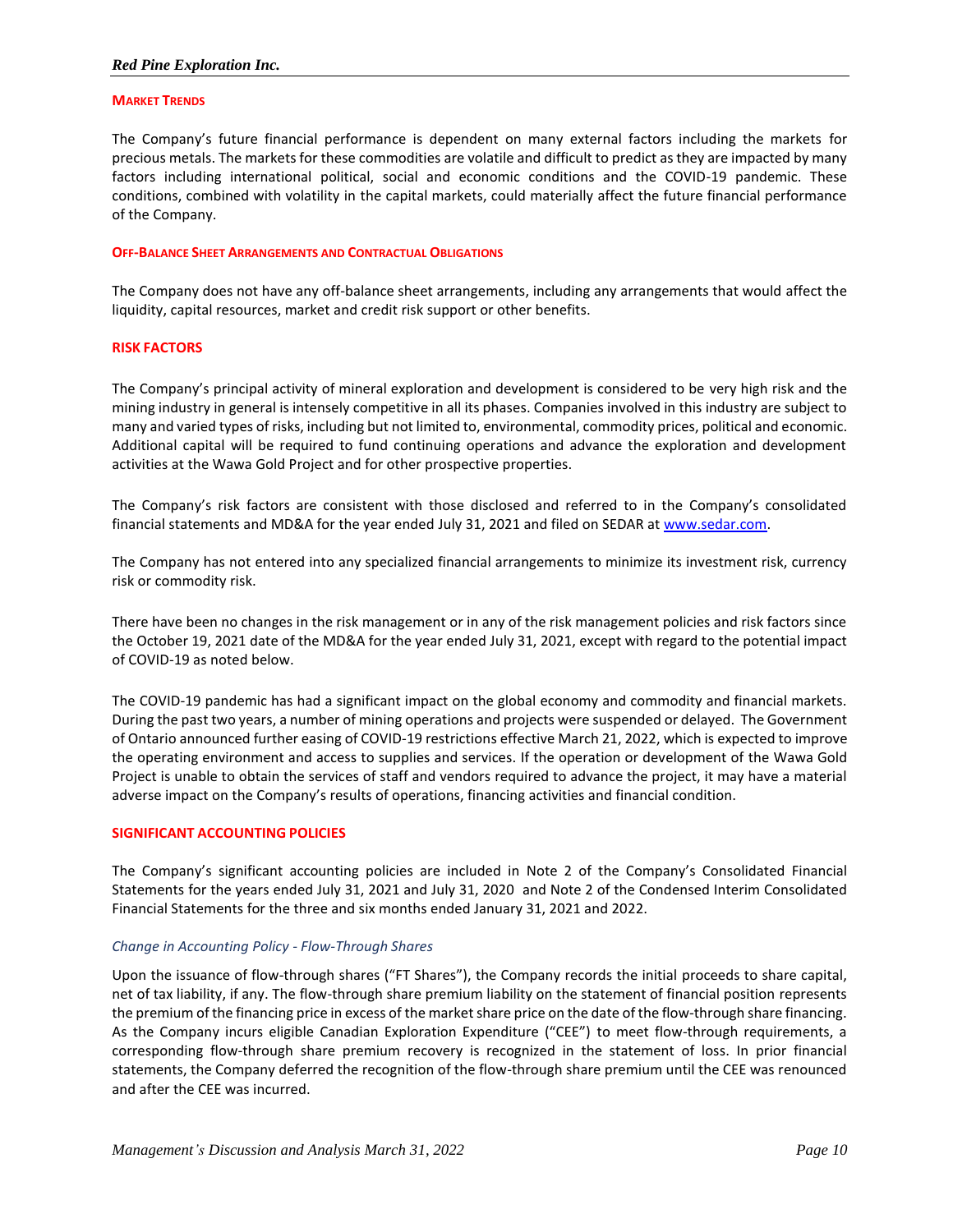The retrospective change in accounting policy did not impact the three and six month periods ended January 31, 2021. The impact of the change in accounting policy for the remaining six months of the year ended July 31, 2021 and for the three months ended October 31, 2021 are summarized below:

|                                                                    | <b>Previously</b><br><b>Reported at</b> | <b>Policy Change</b> | Adjusted at July 31,          |
|--------------------------------------------------------------------|-----------------------------------------|----------------------|-------------------------------|
| <b>Consolidated</b><br><b>Financial</b><br><b>Statements</b><br>οf | <b>July 31, 2021</b>                    | Impact               | 20211                         |
| <b>Position</b>                                                    |                                         |                      | \$                            |
| Deferred flow-through premium                                      | 979,199                                 | (332, 122)           | 647,077                       |
| Accumulated deficit                                                | (85,711,462)                            | 332,122              | (85, 379, 340)                |
|                                                                    | Previously                              |                      |                               |
|                                                                    | Reported<br><b>Year Ended</b>           | <b>Policy Change</b> | Adjusted<br><b>Year Ended</b> |
| <b>Consolidated</b><br><b>Statement</b><br>оf<br>Loss<br>and       | July 31, 2021                           | Impact               | July 31, 2021                 |
| <b>Comprehensive Loss</b>                                          |                                         |                      |                               |
| Change in flow-through premium                                     | 110,876                                 | 332,122              | 442,998                       |
| Loss and comprehensive Loss                                        | (16,473,562)                            | 332,122              | (16,141,440)                  |
|                                                                    | Previously                              |                      |                               |
|                                                                    | Reported                                |                      | Adjusted                      |
|                                                                    | <b>Year Ended</b>                       | <b>Policy Change</b> | <b>Year Ended</b>             |
|                                                                    | July 31, 2021                           | Impact               | July 31, 2021                 |
| <b>Consolidated Statement of Cash Flow</b>                         |                                         |                      |                               |
| Loss and comprehensive loss                                        | (16, 473, 562)                          | 332,122              | (16, 141, 440)                |
| Change in flow-through premium                                     | 110,876                                 | 332,122              | 442,998                       |
| Net cash used in operating activities                              | (16, 768, 862)                          |                      | (16, 768, 862)                |